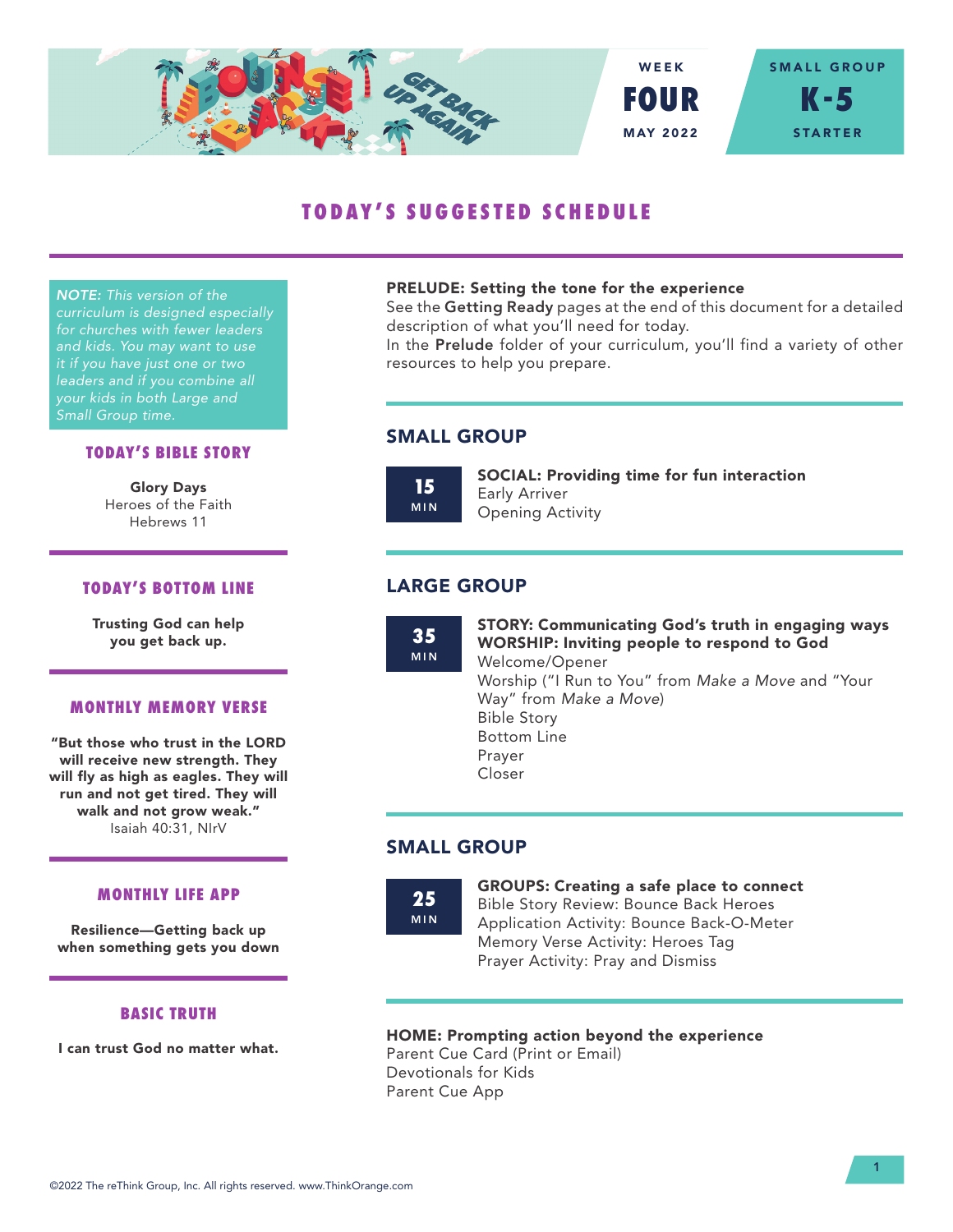

PROVIDING TIME FOR FUN INTERACTION 15 MINUTES **PRELUDE SOCIAL STORY WORSHIP GROUPS HOME**

#### **MADE TO PLAY**

an activity that encourages learning through following guidelines and/or working as a group



*Before kids arrive, pray for each regular attendee by name. Pray for those who might visit your group for the first time. Thank God for giving each of us what we need to bounce back and keep going. Pray that your few would recognize these areas of their lives and trust God to help and guide them. Thank God for stories of people who have shown resilience in the face of adversity, and pray that those* 

*stories would encourage your few.* 

# **TODAY'S BIBLE STORY**

Glory Days Heroes of the Faith Hebrews 11

## **TODAY'S BOTTOM LINE**

Trusting God can help you get back up.

#### **MONTHLY MEMORY VERSE**

"But those who trust in the LORD will receive new strength. They will fly as high as eagles. They will run and not get tired. They will walk and not grow weak." Isaiah 40:31, NIrV

## **MONTHLY LIFE APP**

Resilience—Getting back up when something gets you down

## **BASIC TRUTH**

I can trust God no matter what.

# **1. EARLY ARRIVER**

WHAT YOU NEED: Offering container

#### WHAT YOU DO:

- Welcome kids as they arrive.
- Invite kids who brought an offering to put it in the offering container.
- Play a game of charades.
- Ask each kid to think of a superhero but not share out loud who they're thinking about.
- Let kids take turns miming the superpowers that their superhero has.
- Invite the rest of the kids to guess the superhero.
- The kid who guesses the superhero has the next turn.
- Say, "We see superheroes in movies, TV, and comics."
- Ask, "What other kinds of heroes have you heard of?"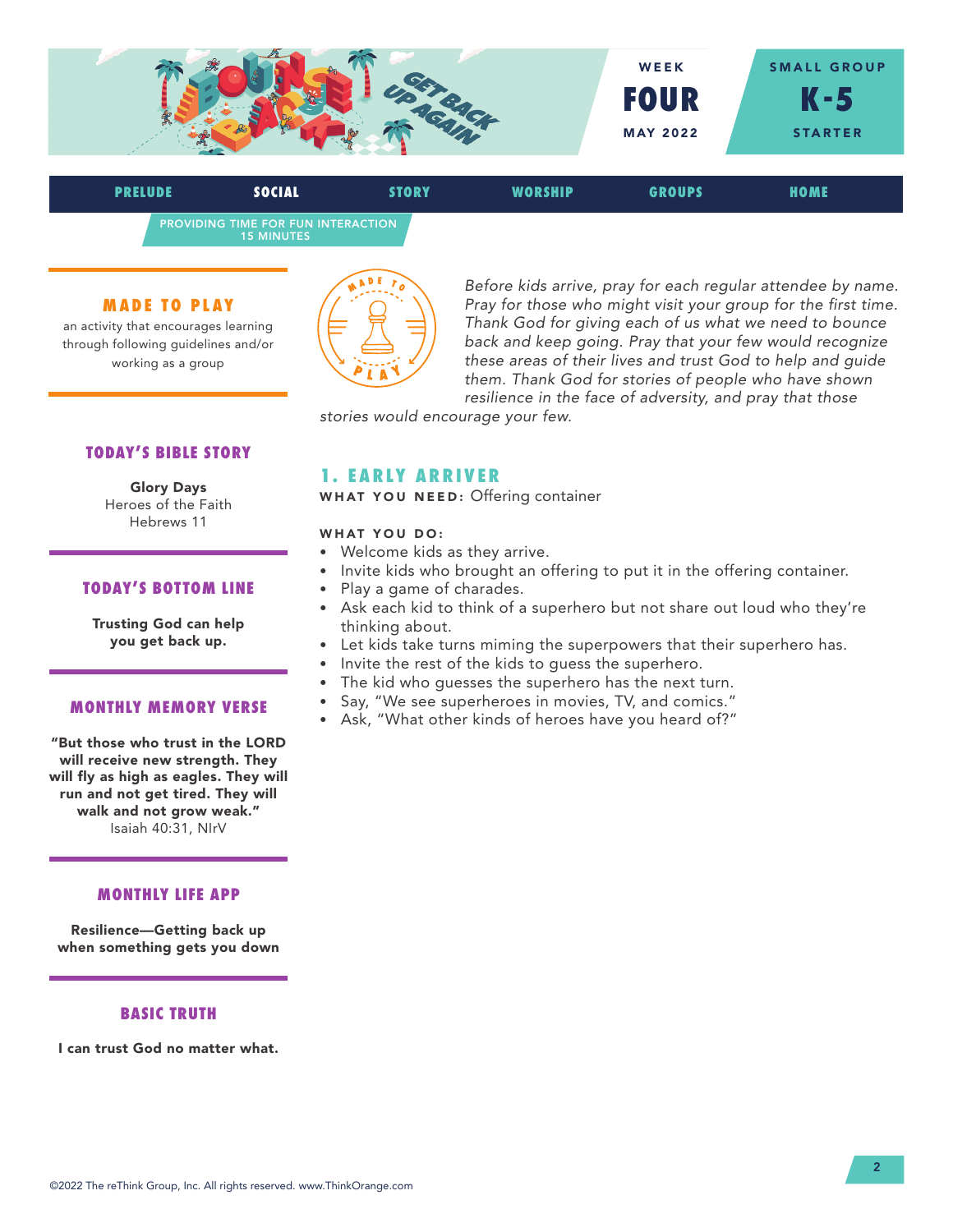

PROVIDING TIME FOR FUN INTERACTION 15 MINUTES **PRELUDE SOCIAL STORY WORSHIP GROUPS HOME**

#### **MADE TO CREATE**

an activity that explores ideas through the process of drawing, building, designing, and problem-solving



# **2. OPENING ACTIVITY**

WHAT YOU NEED: "Mask and Cape Template" Activity Page sets, lollipops, construction paper, scissors, hole punch, tape, pencils

## WHAT YOU DO:

• Set out the lollipops and invite the kids to choose two

each.

- Set out the construction paper, scissors, hole punch, pencils, and tape.
- Demonstrate how to trace and cut out a mask and cape using the templates.
- Invite the kids to make two sets and decorate their lollipops—one to keep and one to give away.
- Set the lollipops aside until dismissal.

#### WHAT YOU SAY:

"We tend to think of heroes with capes like these. What other kinds of heroes are there? *(Invite kids to talk about superheroes, community heroes, etc.) [Transition]* Let's go hear about heroes without capes or superpowers but who discovered where real strength comes from."

Lead your group to the Large Group area.

# **TODAY'S BIBLE STORY**

Glory Days Heroes of the Faith Hebrews 11

#### **TODAY'S BOTTOM LINE**

Trusting God can help you get back up.

#### **MONTHLY MEMORY VERSE**

"But those who trust in the LORD will receive new strength. They will fly as high as eagles. They will run and not get tired. They will walk and not grow weak." Isaiah 40:31, NIrV

## **MONTHLY LIFE APP**

Resilience—Getting back up when something gets you down

## **BASIC TRUTH**

I can trust God no matter what.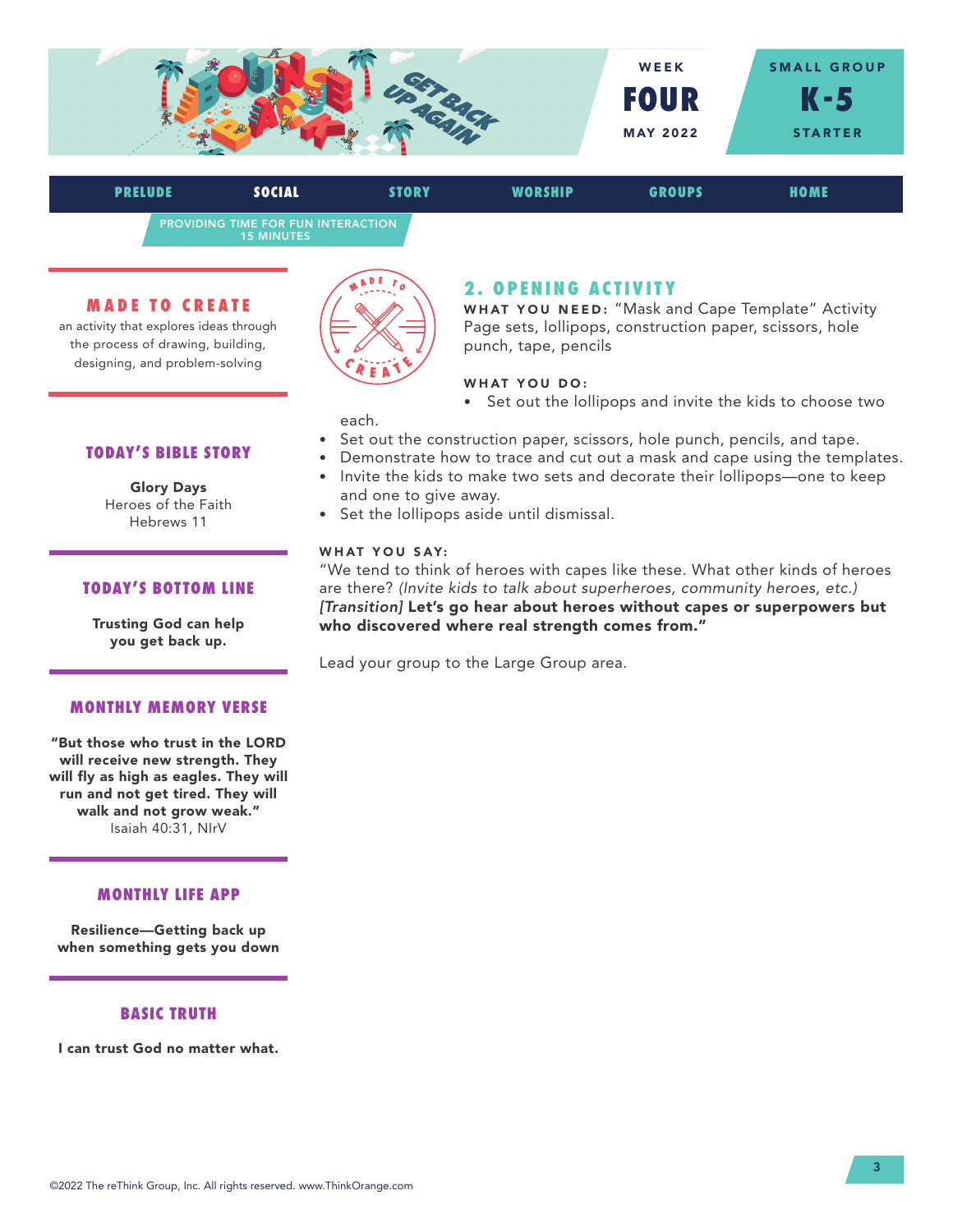



#### **MADE TO IMAGINE**

an activity that promotes empathy and facilitates concrete application through role-play and reenactment



# **\* 1. B O U N C E B A C K H E R O E S**

[TALK ABOUT GOD | BIBLE STORY REVIEW] WHAT YOU NEED: "Bounce Back Hero Sheet" Activity Pages, coloring materials, Bibles, smartphone or reference/ study Bibles

## WHAT YOU DO:

- Divide kids into pairs, placing older kids with younger kids.
- Give each pair a "Bounce Back Hero Sheet."
- Make sure each pair has a Bible.
- Invite the kids to look up Hebrews 11 and choose a "hero" to learn more about.

*Finding verses with a multi-age group: Guide all kids to open their Bibles to the front and find the table of contents. Hold up a Bible opened to the table of contents to show the kids what the page looks like. When kids find the table of contents, ask a middle elementary kid (2nd–3rd grade) to find Hebrews in the list under "New Testament." When the kid finds Hebrews, lead them to look at the page number beside the word and say it. Explain that the number tells them on what page they can find Hebrews. Ask older elementary kids (4th–5th grade) to help younger ones find the correct page in their Bibles. If using reference or study Bibles, show kids the features they can use to help with the activity below.*

- Encourage the kids to read the story of their hero and use it to fill out the "Bounce Back Hero Sheet" to make a poster for that hero.
	- <sup>o</sup> You can use a Bible app on your smartphone to search the name of the person listed in Hebrews 11.
	- **If you have reference or study Bibles, let older kids use those to find their** hero's story in Scripture.
	- <sup>n</sup> Make sure older kids know that they have the special task of helping their younger counterpart.
	- Remind kids that there are lots of types of superheroes. Even though none of the people they're learning about could fly or make themselves invisible, they each had "super" traits and God used those traits throughout biblical history.
- When kids are finished, invite each pair to share about their heroes with the rest of the group.

#### WHAT YOU SAY:

"These heroes went through all kinds of experiences on their journey of following God. They had great times when they felt on top of the world, and they had times when they felt knocked down flat. But they knew that trusting God can help you get back up.

"When is a time that you felt like life or a situation had 'knocked you down'?

## **TODAY'S BIBLE STORY**

Glory Days Heroes of the Faith Hebrews 11

## **TODAY'S BOTTOM LINE**

Trusting God can help you get back up.

#### **MONTHLY MEMORY VERSE**

"But those who trust in the LORD will receive new strength. They will fly as high as eagles. They will run and not get tired. They will walk and not grow weak." Isaiah 40:31, NIrV

#### **MONTHLY LIFE APP**

Resilience—Getting back up when something gets you down

#### **BASIC TRUTH**

I can trust God no matter what.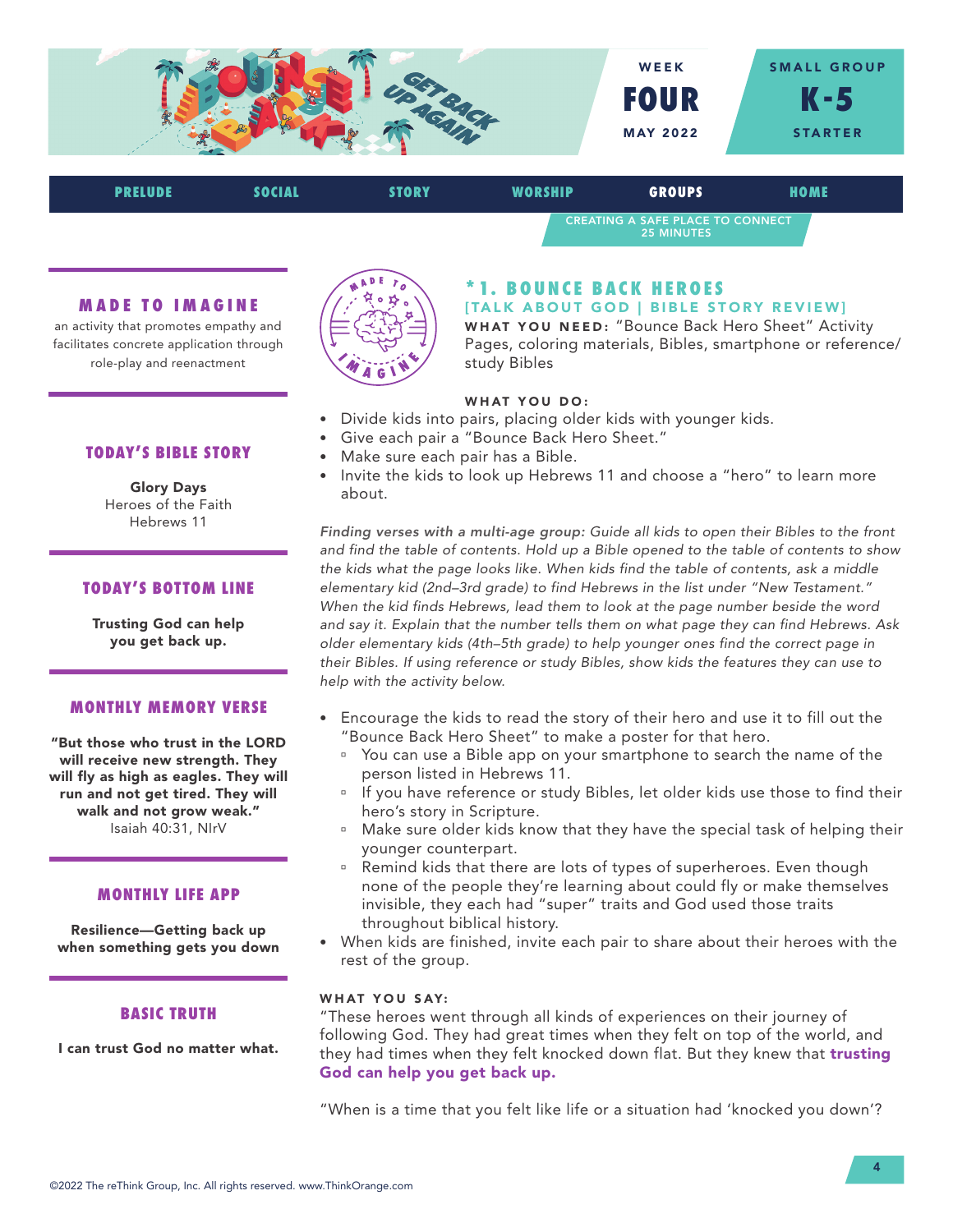

# **(\*1. BOUNCE BACK HEROES, CONTINUED)**

*(Invite kids to share, but be sensitive to kids who might be going through extraordinary circumstances.) How is that like something your Bible hero, or one of the others, went through? (Invite discussion about the stories that they knew before today and those they might have discovered while creating their posters.)* 

"They trusted God even when life was really, really difficult. They didn't let anything get in the way of what God was doing through them."

[Make It Personal] (Share a time you felt knocked down by life or a circumstance. How did trusting God and *believing that He knew the whole story give you hope so you could bounce back and get up from what had happened?)*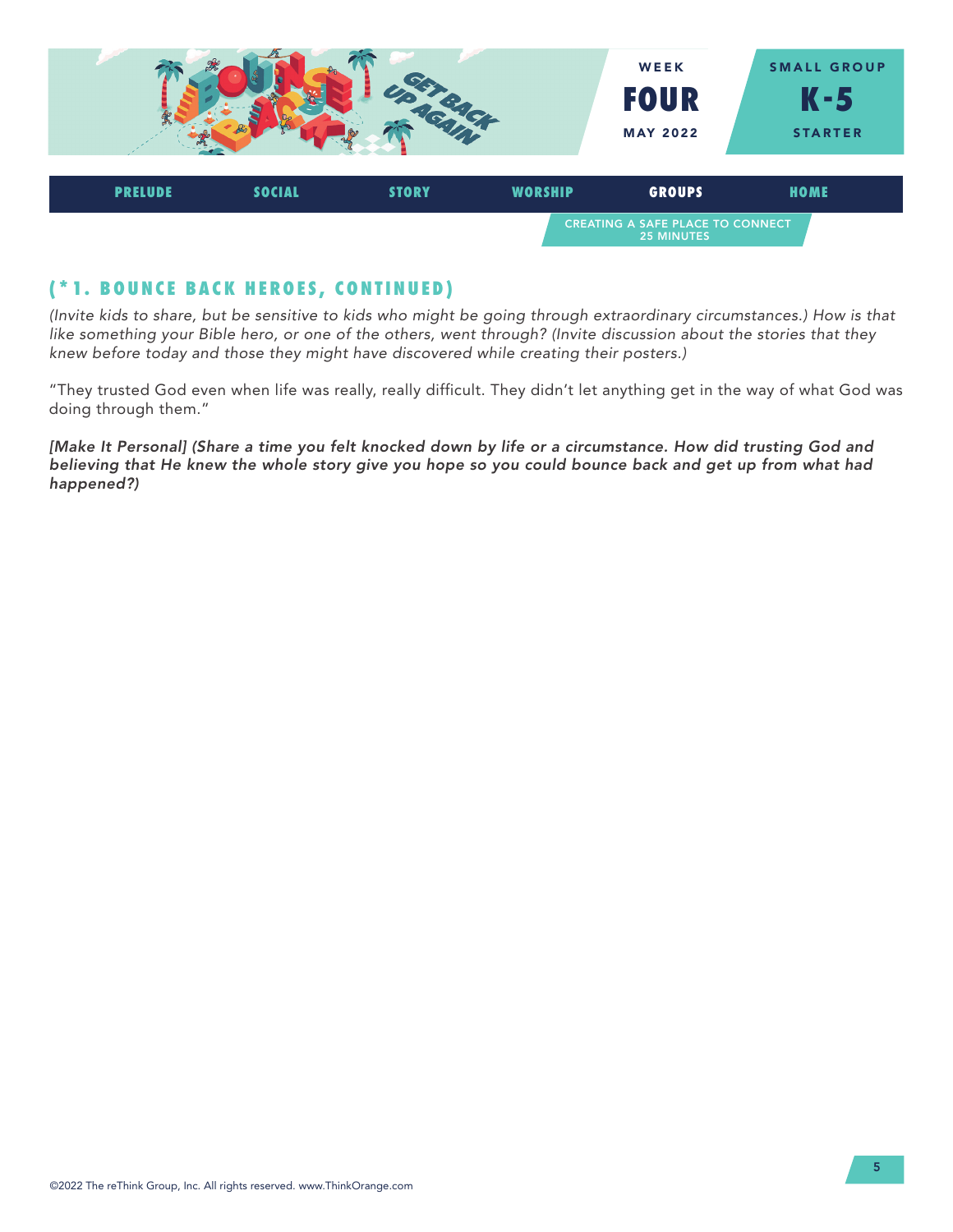

| <b>PRELUDE</b> | SOCIAL | <b>STORY</b> | WORSHIP | <b>GROUPS</b>                                                | HOME |
|----------------|--------|--------------|---------|--------------------------------------------------------------|------|
|                |        |              |         | <b>CREATING A SAFE PLACE TO CONNECT</b><br><b>25 MINUTES</b> |      |

#### **MADE TO EXPLORE**

an activity that extends learning through hands-on experimentation and discovery



# **2 . B O U N C E B A C K - O - M E T E R**

[LIVE FOR GOD | APPLICATION ACTIVITY]

WHAT YOU NEED: "Bounce Back-O-Meter" Activity Page, several types of balls, a timer, pen or pencil

## WHAT YOU DO:

- Divide kids into pairs.
- Give each pair one type of ball.
- Set the timer for a minute.
- Instruct one of the kids in the pair to bounce the ball against the ground for the whole minute while the other kid counts how many times it bounces.
- When the timer goes off, set it again and direct the kids to switch roles.
- Gather the data on the "Bounce Back-O-Meter" chart.
- If you have more kinds of balls to test, hand out new balls and repeat the experiment.
- Set the balls aside and compare all the information.

#### WHAT YOU SAY:

"The different types of balls all had different numbers of bounces in a minute. Why do you think that is? *(Invite responses—the materials they're made from, the purpose of the ball, etc.)* 

"There are a bunch of reasons why people can bounce back from a difficult experience, but one of the most powerful is knowing that one bad time doesn't have to wreck your whole story. God is telling a story through all of us. God wants to use each of us to show God's love to the whole world.

"God was telling that story through the heroes in our Bible story today, and that story continues through us. So no matter how knocked down or disappointed you feel, remember that trusting God can help you get back up. The story that God is telling through you can't be stopped by one bad day or month or year."

## *Optional Discussion Questions for Older Kids*

If you lead 4th, 5th, or 6th graders, consider asking these discussion questions:

- Who can you talk to when you feel like you've been knocked down or you're going through a really hard time?
- How could you show a friend who's going through a hard time that trusting God can help you get back up?

#### **TODAY'S BIBLE STORY**

Glory Days Heroes of the Faith Hebrews 11

## **TODAY'S BOTTOM LINE**

Trusting God can help you get back up.

#### **MONTHLY MEMORY VERSE**

"But those who trust in the LORD will receive new strength. They will fly as high as eagles. They will run and not get tired. They will walk and not grow weak." Isaiah 40:31, NIrV

#### **MONTHLY LIFE APP**

Resilience—Getting back up when something gets you down

## **BASIC TRUTH**

I can trust God no matter what.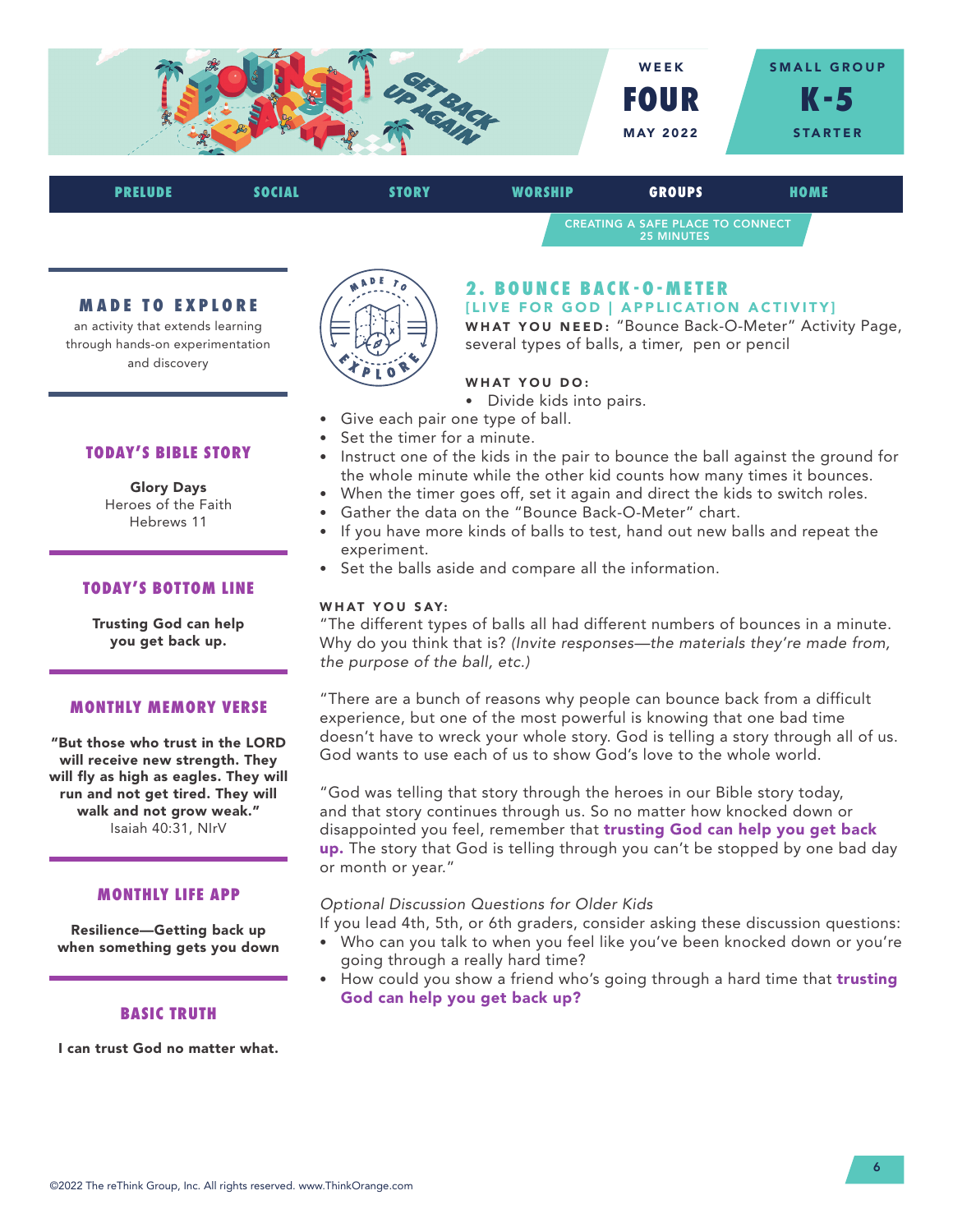

| <b>PRELUDE</b> | SOCIAL | <b>STORY</b> | <b>WORSHIP</b> | <b>GROUPS</b>                                                | HOME |
|----------------|--------|--------------|----------------|--------------------------------------------------------------|------|
|                |        |              |                | <b>CREATING A SAFE PLACE TO CONNECT</b><br><b>25 MINUTES</b> |      |

#### **MADE TO MOVE**

an activity that increases the oxygen in the brain and taps into the energy in the body



Glory Days Heroes of the Faith Hebrews 11

## **TODAY'S BOTTOM LINE**

Trusting God can help you get back up.

#### **MONTHLY MEMORY VERSE**

"But those who trust in the LORD will receive new strength. They will fly as high as eagles. They will run and not get tired. They will walk and not grow weak." Isaiah 40:31, NIrV

#### **MONTHLY LIFE APP**

Resilience—Getting back up when something gets you down

#### **BASIC TRUTH**

I can trust God no matter what.



## **3. HEROES TAG**

[HEAR FROM GOD | MEMORY VERSE ACTIVITY] WHAT YOU NEED: Bibles

#### WHAT YOU DO:

• Look up Hebrews 11 and refresh the kids' memories on the heroes from the passage by reading it out loud to them.

- Direct the kids to play a game of tag.
- Invite a volunteer to be "It."
- Instruct the volunteer to chase the rest of the kids, but if a kid sits down and says a name of one of the heroes listed in Hebrews 11, the volunteer has to run away.
- Change who is "It" if necessary, but allow kids play as long as possible.
- Gather the group and look up Isaiah 40:31 together then read it out loud.

*Finding verses with a multi-age group: Guide all kids to open their Bibles to the front and find the table of contents. Hold up a Bible opened to the table of contents to show the kids what the page looks like. When kids find the table of contents, ask a middle elementary kid (2nd–3rd grade) to find Isaiah in the list under "Old Testament." When the kid finds Isaiah, lead them to look at the page number beside the word and say it. Explain that the number tells them on what page they can find Isaiah. Ask older elementary kids (4th–5th grade) to help younger ones find the correct page in their Bibles. When they all find Isaiah, explain that the big numbers on the page are the chapter numbers. Ask a kindergartner or 1st grader to find chapter 40. Give time for all kids to turn the pages to find it. Explain that the small numbers are verse numbers and ask a middle elementary kid to find verse 31 in chapter 40. Then, read the verse aloud slowly, especially for your prereaders; or ask older elementary kids to read it to the group.*

• Invite anyone who is ready to say the memory verse by on their own to do so in front of the group.

#### WHAT YOU SAY:

"When you feel stressed or pressured by circumstances in your life, remember that these heroes went through difficult times, too. But they knew that trusting God can help you get back up. Our verse promises us that God will give us new strength for each day, for each struggle we face. We will be able to get back up in the middle of hardship because God gives us what we need.

"God gave Joseph courage and Moses strength. God gave Abraham faith. What do you need to bounce back from a hard time you're going through, or what has God given you when you needed to bounce back in the past? *(Invite kids to share, and affirm that God is with them and helping them in the middle of difficulties.)* 

"God will give you what you need to bounce back and face your struggles. When life knocks you down, trusting God can help you get back up."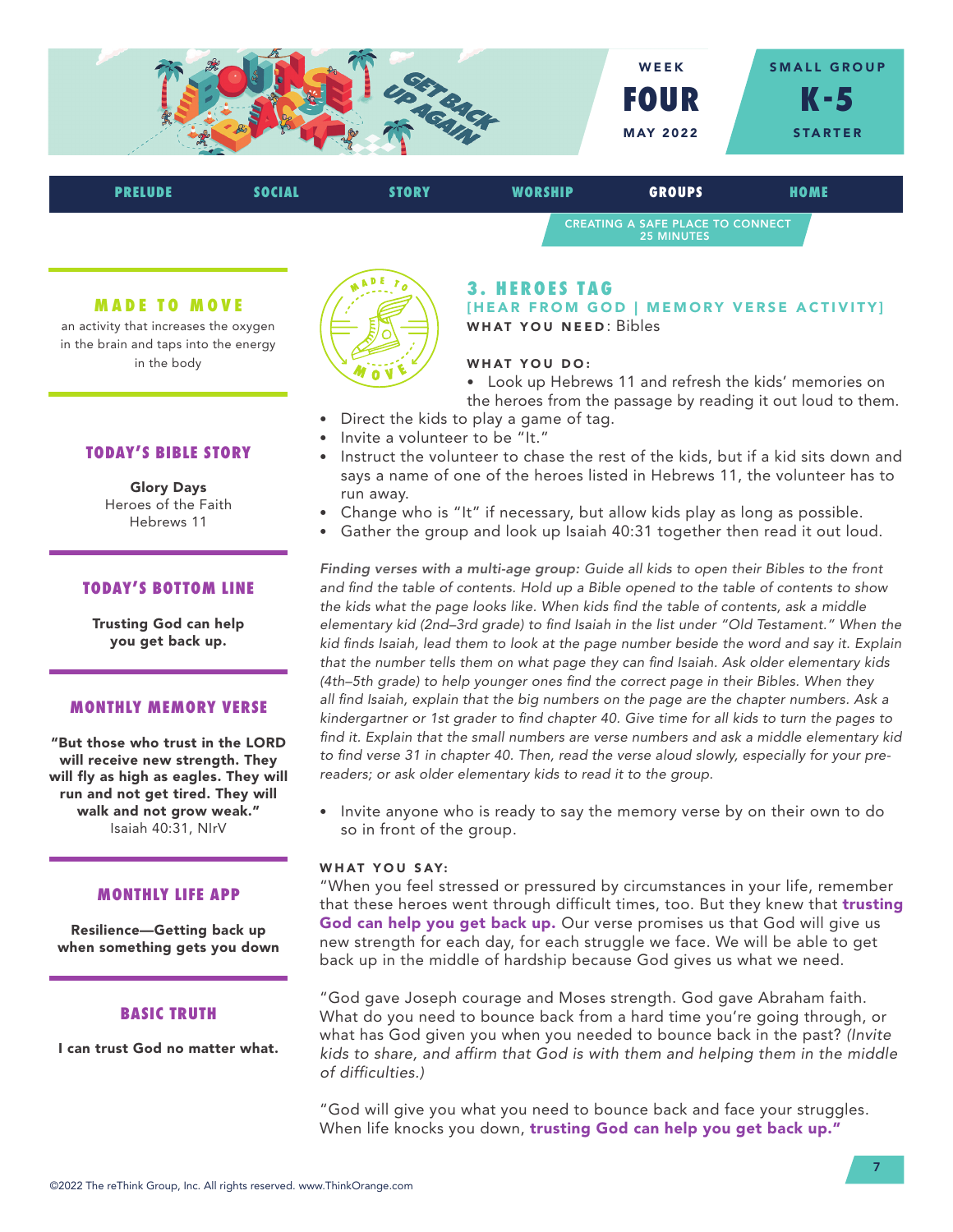

| <b>PRELUDE</b> | <b>SOCIAL</b> | <b>STORY</b> | <b>WORSHIP</b>             | <b>GROUPS</b>                                         | <b>HOME</b> |
|----------------|---------------|--------------|----------------------------|-------------------------------------------------------|-------------|
|                |               |              |                            | CREATING A SAFE PLACE TO CONNECT<br><b>25 MINUTES</b> |             |
|                |               |              | <b>4. PRAY AND DISMISS</b> |                                                       |             |

[PRAY TO GOD | PRAYER ACTIVITY]

WHAT YOU NEED: Lollipops from "Opening Activity"

## WHAT YOU DO:

• Give the kids the lollipops they decorated in "Opening Activity."

- As you give each kid their treat, say, "[Kid's name], remember that trusting God can help you get back up."
- Remind kids to give one superhero lollipop away.
- Close your group time in prayer.

## WHAT YOU SAY:

"Thank You, God, for being with us, no matter what we go through. Please help us trust in You when we feel knocked down. We trust the story that You're telling about Your love for all people. We're happy we can be a part of that. We love You, and we pray these things in Jesus' name. Amen."

As adults arrive to pick up, make sure to send lollipops home with the kids and remind them to give one away (maybe to a sibling)!

**MADE TO REFLECT** an activity that creates space

for personal processing and application



Glory Days Heroes of the Faith Hebrews 11

# **TODAY'S BOTTOM LINE**

Trusting God can help you get back up.

#### **MONTHLY MEMORY VERSE**

"But those who trust in the LORD will receive new strength. They will fly as high as eagles. They will run and not get tired. They will walk and not grow weak." Isaiah 40:31, NIrV

## **MONTHLY LIFE APP**

Resilience—Getting back up when something gets you down

## **BASIC TRUTH**

I can trust God no matter what.

©2022 The reThink Group, Inc. All rights reserved. www.ThinkOrange.com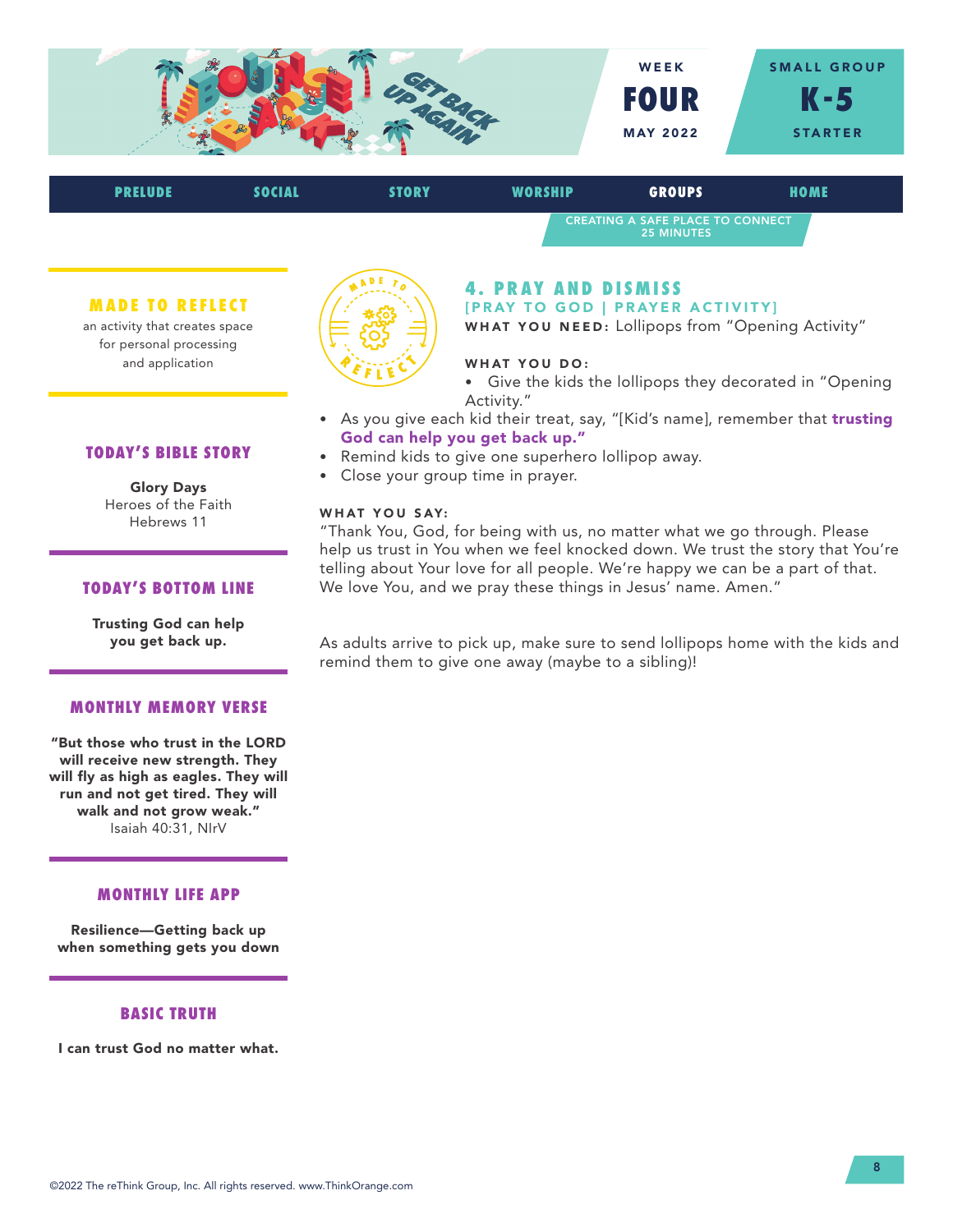

# **GETTING READY**

#### HERE'S EVERYTHING YOU NEED TO KNOW TO GET READY FOR THIS WEEK

# **SOCIAL: PROVIDING TIME FOR FUN INTERACTION (15 MINUTES)**

Welcome kids and spend time engaging in conversation and catching up. Get ready to experience today's story. (Choose one or both of these activities.)

# **1. EARLY ARRIVER**

*Made to Play: an activity that encourages learning through following guidelines and/or working as a group*

# WHAT YOU NEED:

• Offering container

# **2. OPENING ACTIVITY**

*Made to Create: an activity that explores ideas through the process of drawing, building, designing, and problem-solving* WHAT YOU NEED:

- Print the "Mask and Cape Template" Activity Page on cardstock and cut out; several sets for each small group
- Lollipops; two for each kid (bigger ones work better like those with gum or chocolate centers)
- Construction paper
- Scissors
- Pencils
- Hole punch
- Tape

# **GROUPS: CREATING A SAFE PLACE TO CONNECT (25 MINUTES)**

Create a safe place to connect and learn how the Bible story applies to real life experiences, through interactive activities and discussion questions.

#### (Choose as many of these activities as you like.)

*\* If you don't have time to do all these activities, be sure to do activity #1.*

# **\* 1. B O U N C E B A C K H E R O E S**  [TALK ABOUT GOD | BIBLE STORY REVIEW]

*Made to Imagine: an activity that promotes empathy and facilitates concrete application through role-play and reenactment*

#### WHAT YOU NEED:

- Print the "Bounce Back Hero Sheet" Activity Page; one for every two kids
- Coloring materials
- Bibles
- Smartphone (unless Bibles are reference or study Bibles)

#### **2 . B O U N C E B A C K - O - M E T E R**  [LIVE FOR GOD | APPLICATION ACTIVITY]

*Made to Explore: an activity that extends learning through hands-on experimentation and discovery*

## WHAT YOU NEED:

- Print the "Bounce Back-O-Meter" Activity Page; one for each small group
- Several types of balls: playground, basketball, pingpong, bouncy balls, beach balls, etc.
- Timer or timer app
- Pen or pencil

# **3. HEROES TAG** [HEAR FROM GOD | MEMORY VERSE ACTIVITY]

*Made to Create: an activity that explores ideas through the process of drawing, building, designing, and problem-solving* WHAT YOU NEED:

• Bibles

## **4. PRAY AND DISMISS** [PRAY TO GOD | PRAYER ACTIVITY]

*Made to Reflect: an activity that creates space for personal processing and application*

#### WHAT YOU NEED:

• Lollipops from "Opening Activity"

# **HOME: PROMPTING ACTION BEYOND THE EXPERIENCE**

- Print on cardstock or email this week's devotionals and Parent Cue cards.
- Tell parents about our additional family resource: Parent Cue app.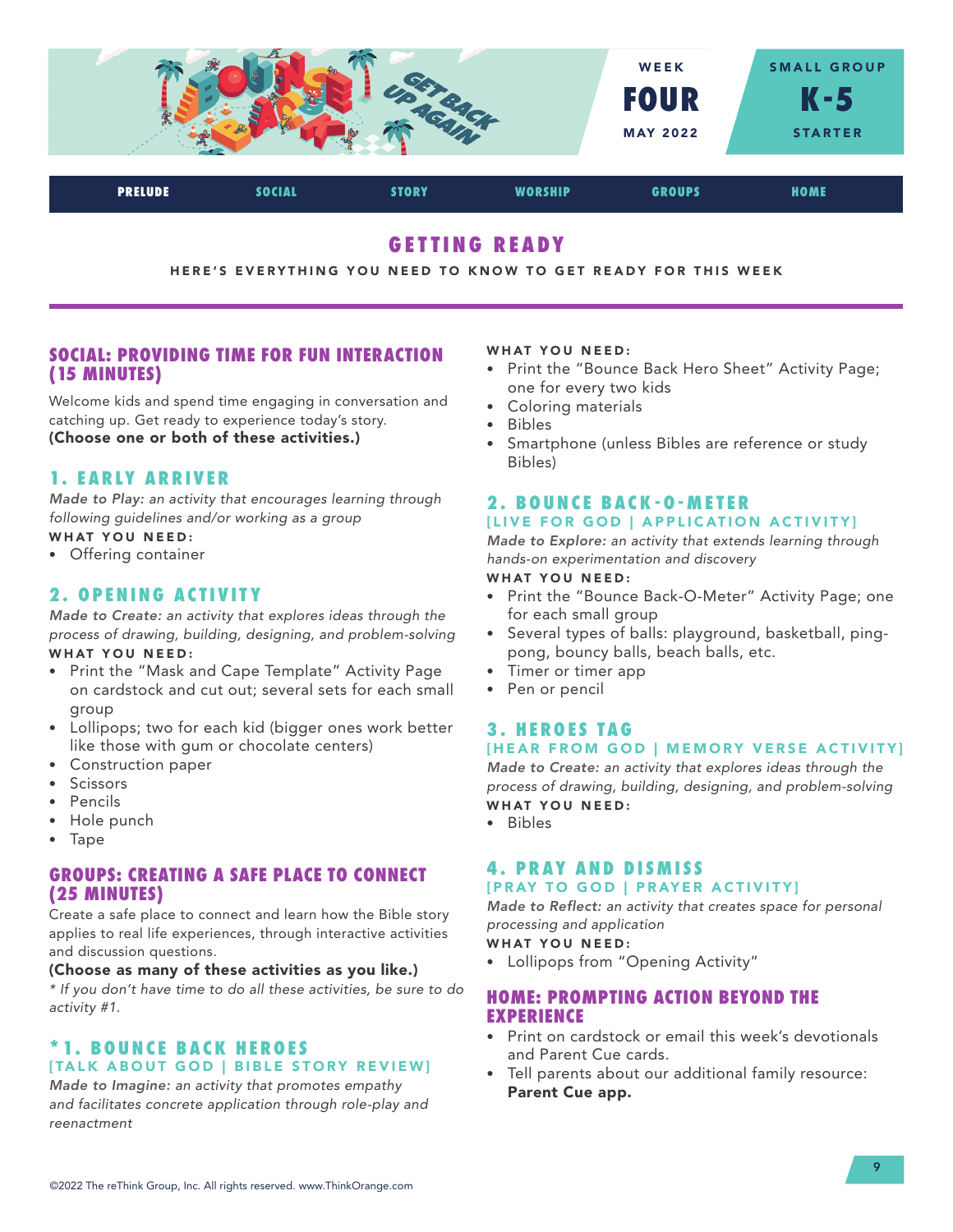

What to Do: Print on white cardstock and cut out. Provide several sets for each small group.

©2022 The reThink Group, Inc. All rights reserved. May 2022, Week 4, K-5 Starter "Mask and Cape Template" Activity Page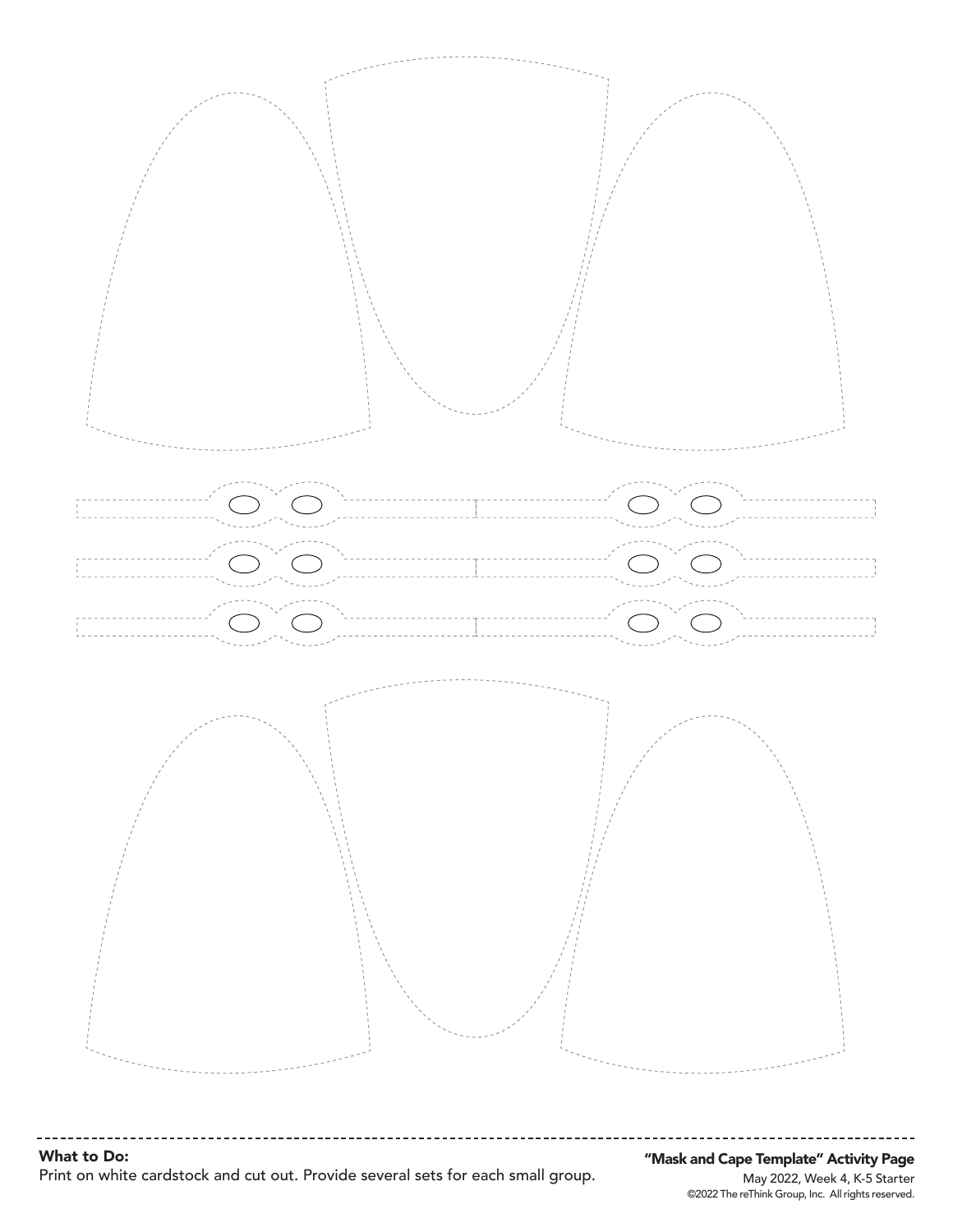|                       | <b>WHAT KNOCKED</b><br>THEM DOWN:       |
|-----------------------|-----------------------------------------|
|                       | <b>HOW THEY</b><br><b>BOUNCED BACK:</b> |
| <b>CHARACTER NAME</b> |                                         |
| SUPERPOWERS:          |                                         |

What to Do: Print one for every two kids. ------------------------

©2022 The reThink Group, Inc. All rights reserved. May 2022, Week 4, K-5 Starter "Bounce Back Hero Sheet" Activity Page